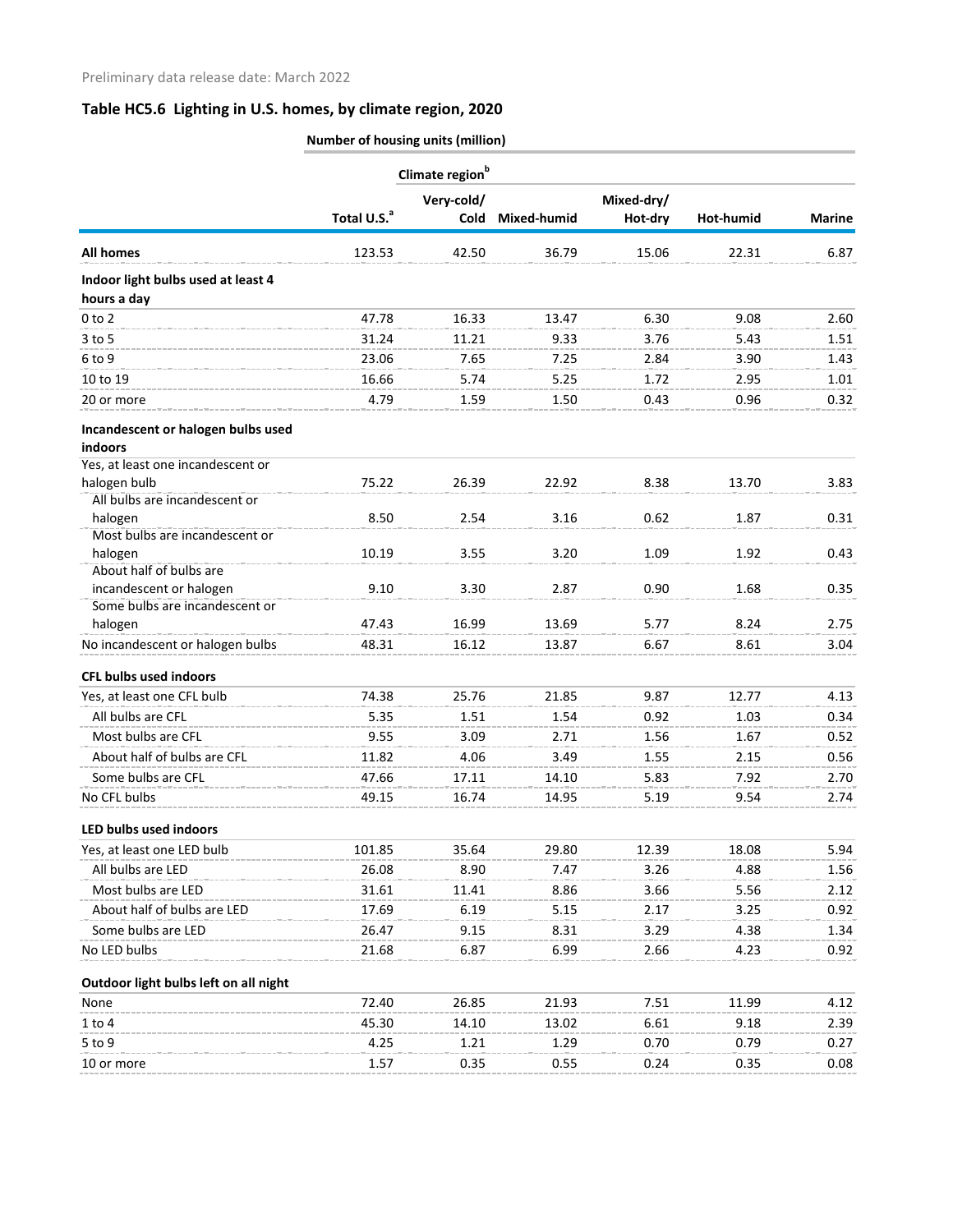## **Table HC5.6 Lighting in U.S. homes, by climate region, 2020**

|                                                  | <b>Number of housing units (million)</b> |                             |                  |                       |           |               |  |
|--------------------------------------------------|------------------------------------------|-----------------------------|------------------|-----------------------|-----------|---------------|--|
|                                                  |                                          | Climate region <sup>b</sup> |                  |                       |           |               |  |
|                                                  | Total U.S. <sup>a</sup>                  | Very-cold/                  | Cold Mixed-humid | Mixed-dry/<br>Hot-dry | Hot-humid | <b>Marine</b> |  |
| <b>All homes</b>                                 | 123.53                                   | 42.50                       | 36.79            | 15.06                 | 22.31     | 6.87          |  |
| Type of outdoor light bulbs left on all<br>night |                                          |                             |                  |                       |           |               |  |
| At least 1 outdoor light bulb                    | 51.12                                    | 15.66                       | 14.86            | 7.54                  | 10.32     | 2.74          |  |
| LED                                              | 33.26                                    | 10.43                       | 9.32             | 5.09                  | 6.61      | 1.81          |  |
| <b>CFL</b>                                       | 8.39                                     | 2.52                        | 2.47             | 1.25                  | 1.64      | 0.51          |  |
| Incandescent or halogen                          | 13.62                                    | 3.71                        | 4.43             | 1.74                  | 3.08      | 0.66          |  |
| No outdoor light bulbs                           | 72.40                                    | 26.85                       | 21.93            | 7.51                  | 11 99     | 4.12          |  |

Source: U.S. Energy Information Administration, Office of Energy Demand and Integrated Statistics, Form EIA-457A of the *2020 Residential Energy Consumption Survey*

Notes: Because of rounding, data may not sum to totals. See RECS Terminology for definition of terms used in these tables.

<sup>a</sup> Total U.S. includes all primary occupied housing units in the 50 states and the District of Columbia. Vacant housing units, seasonal units, second homes, military houses, and group quarters are excluded.

<sup>b</sup> The Building America program, sponsored by the U.S. Department of Energy's Office of Energy Efficiency and Renewable Energy (EERE), created these climate regions. We combined climate regions for this publication. The Subarctic region is included with data for Very-cold and Cold.

Q = Data withheld because either the relative standard error (RSE) was greater than 50% or fewer than 10 households in reporting sample. N = No households in reporting sample.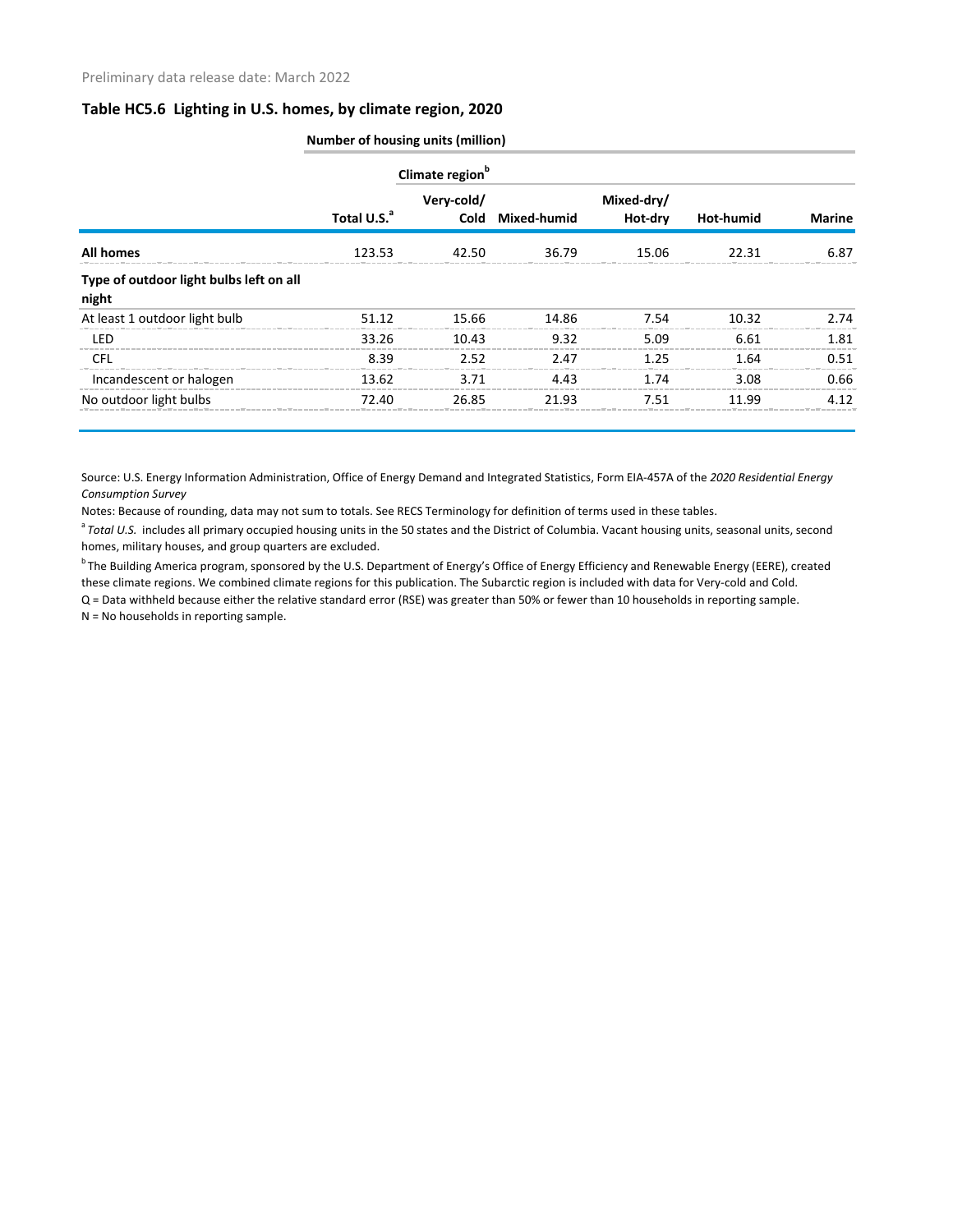## **Relative standard errors (RSEs) for Table HC5.6 Lighting in U.S. homes, by climate region, 2020**

|                                                   | Climate region <sup>b</sup> |            |             |            |           |               |
|---------------------------------------------------|-----------------------------|------------|-------------|------------|-----------|---------------|
|                                                   |                             | Very-cold/ |             | Mixed-dry/ |           |               |
|                                                   | Total U.S. <sup>a</sup>     | Cold       | Mixed-humid | Hot-dry    | Hot-humid | <b>Marine</b> |
| <b>All homes</b>                                  | 0.00                        | 0.54       | 0.77        | 1.23       | 0.69      | 2.39          |
| Indoor light bulbs used at least 4<br>hours a day |                             |            |             |            |           |               |
| $0$ to $2$                                        | 1.21                        | 2.20       | 2.03        | 3.10       | 2.68      | 5.95          |
| 3 to 5                                            | 1.27                        | 2.48       | 2.75        | 4.77       | 4.41      | 6.70          |
| 6 to 9                                            | 1.80                        | 3.07       | 3.41        | 5.38       | 4.60      | 7.65          |
| 10 to 19                                          | 2.26                        | 3.50       | 3.93        | 7.45       | 5.54      | 9.27          |
| 20 or more                                        | 4.44                        | 6.14       | 6.47        | 13.81      | 8.88      | 16.16         |
| Incandescent or halogen bulbs used<br>indoors     |                             |            |             |            |           |               |
| Yes, at least one incandescent or                 |                             |            |             |            |           |               |
| halogen bulb                                      | 0.70                        | 1.29       | 1.48        | 2.73       | 1.80      | 3.62          |
| All bulbs are incandescent or                     |                             |            |             |            |           |               |
| halogen                                           | 3.27                        | 6.68       | 5.39        | 14.30      | 7.34      | 17.27         |
| Most bulbs are incandescent or                    |                             |            |             |            |           |               |
| halogen<br>About half of bulbs are                | 2.70                        | 4.21       | 4.58        | 11.00      | 7.79      | 13.94         |
| incandescent or halogen                           | 2.52                        | 5.26       | 5.08        | 9.88       | 7.47      | 14.10         |
| Some bulbs are incandescent or                    |                             |            |             |            |           |               |
| halogen                                           | 1.03                        | 1.79       | 1.85        | 3.76       | 2.57      | 4.81          |
| No incandescent or halogen bulbs                  | 1.08                        | 1.90       | 1.91        | 2.82       | 2.76      | 4.59          |
| <b>CFL bulbs used indoors</b>                     |                             |            |             |            |           |               |
| Yes, at least one CFL bulb                        | 0.57                        | 1.23       | 1.39        | 2.58       | 1.67      | 4.42          |
| All bulbs are CFL                                 | 4.82                        | 8.51       | 7.18        | 11.53      | 11.25     | 19.04         |
| Most bulbs are CFL                                | 2.85                        | 5.52       | 5.00        | 8.01       | 9.81      | 11.76         |
| About half of bulbs are CFL                       | 2.75                        | 4.58       | 4.82        | 7.94       | 8.03      | 12.46         |
| Some bulbs are CFL                                | 1.02                        | 1.64       | 1.87        | 3.53       | 2.60      | 5.43          |
| No CFL bulbs                                      | 0.87                        | 1.82       | 1.98        | 4.93       | 2.53      | 5.48          |
| LED bulbs used indoors                            |                             |            |             |            |           |               |
| Yes, at least one LED bulb                        | 0.40                        | 0.77       | 1.01        | 1.45       | 1.02      | 2.68          |
| All bulbs are LED                                 | 1.33                        | 3.01       | 3.07        | 5.06       | 3.67      | 6.82          |
| Most bulbs are LED                                | 1.48                        | 2.13       | 2.49        | 4.47       | 3.66      | 5.70          |
| About half of bulbs are LED                       | 1.88                        | 2.76       | 3.41        | 6.25       | 5.03      | 9.09          |
| Some bulbs are LED                                | 1.53                        | 2.72       | 2.68        | 4.55       | 4.67      | 7.94          |
| No LED bulbs                                      | 1.90                        | 3.78       | 3.31        | 6.48       | 3.70      | 10.76         |
| Outdoor light bulbs left on all night             |                             |            |             |            |           |               |
| None                                              | 0.66                        | 1.05       | 1.42        | 2.70       | 1.88      | 4.19          |
| 1 to 4                                            | 0.99                        | 1.68       | 2.08        | 3.08       | 2.49      | 4.30          |
| 5 to 9                                            | 4.74                        | 7.87       | 8.45        | 12.28      | 12.47     | 17.60         |
| 10 or more                                        | 6.76                        | 13.29      | 11.79       | 19.49      | 16.81     | 36.18         |

**RSEs for number of housing units**